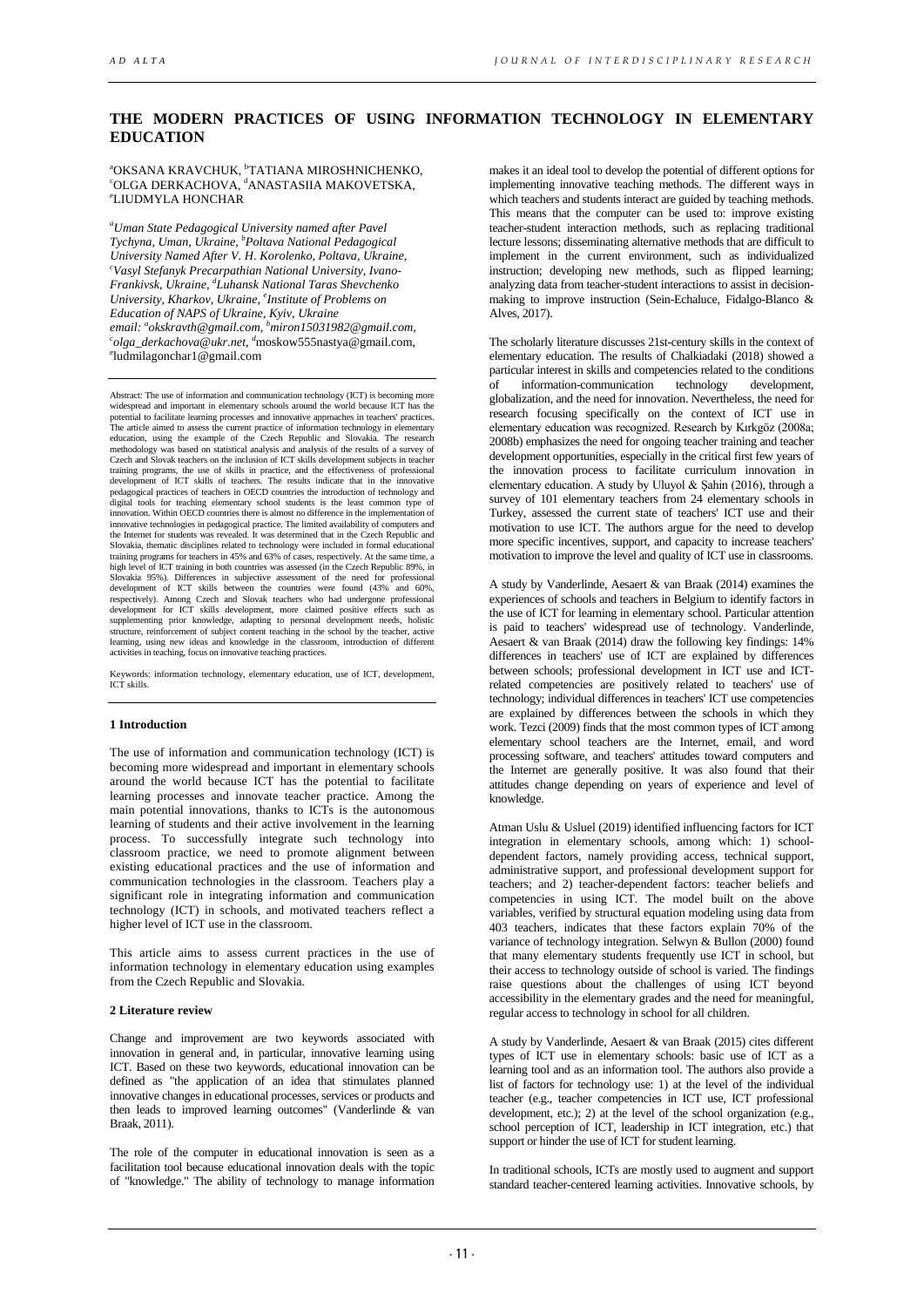contrast, use ICT tools to support open-ended activities with active student participation and role (Sydorenko et al, 2020). Elementary schools expected ICT to increase student motivation, improve learning outcomes, promote independent learning, and allow for differentiation of students. Within these goals, however, there are clear differences in expectations between the two types of schools (de Koster, Kuiper & Volman, 2012).

A survey of 232 elementary school teachers by Kerckaert, Vanderlinde & van Braak (2015) identified two types of ICT use in elementary education: "ICT to support basic skills and attitudes toward ICT" and "ICT to support content and individual learning needs. The first type of ICT is more frequent and related to students' assessments, teachers' perception of ICT, and the number of years of experience with ICT in school. The second type of ICT is closely related to students' assessments, teachers' perceptions of ICT, teachers' professional development of ICT skills, and teachers' attitudes towards ICT opportunities for teachers. This indicates that professional development is a critical factor in encouraging ICT use, which goes beyond basic skills training and attitudes toward ICT.

Smeets (2005) surveyed 331 upper elementary teachers and found that many teachers use several elements of a powerful learning environment in their classrooms to present tasks and facilitate active, autonomous learning. The use of ICT, in general, allows only traditional approaches to learning. Teachers who created a powerful learning environment for students were more likely to use open-ended ICT applications that would enhance the learning environment, provided there was greater access to computers for students. In addition, teachers' views on the role of ICT in active and autonomous learning, teachers' development of ICT skills, and teacher gender were the most favorable factors in the use of technology.

Surveys by Tondeur, Van Braak & Valcke (2007) among 570 respondents in a stratified sample of 53 elementary schools indicate that teachers focus predominantly on developing technical ICT skills. At the same time, the curriculum focuses on the integrated use of ICT in the learning process. This indicates

that there is a gap between the proposed and implemented curriculum for ICT integration.

Thus, the literature examines the experiences of schools and teachers in the use of ICT, factors promoting the use of ICT for learning in elementary school, the most common types of ICT among elementary school teachers, factors influencing ICT integration in elementary school, the problems of ICT use for accessibility in elementary school, different types of ICT use in elementary school. At the same time, there is a lack of comprehensive research on the use and practice of ICTs in elementary education in different countries.

## **3 Methodology**

## *Methods*

The first part of the research conducted a statistical analysis of indicators of the use of different types of innovations in elementary schools in OECD countries in 2020, including innovative technologies, tools, and instruments. An analysis of the availability of computer equipment and the Internet in elementary schools in OECD countries in 2020 was carried out.

The second part of the study includes secondary data from The Teaching and Learning International Survey (TALIS) for 2018 for the Czech Republic and Slovakia. The survey involves teachers' assessment of working conditions, the environment in schools within the country for the understanding of the challenges, especially in the practice of information technology in elementary schools.

In the context of the study, the analysis was based on the practice of using information technology in such areas as 1) inclusion of ICT skills development and ICT usage into pre-service teacher training curricula; 2) inclusion of ICT usage subjects into formal teacher training curricula and elementary school curricula; 3) inclusion of ICT usage issues in the teacher's professional development program; 4) the positive effect of ICT usage training on teachers; 5) the need for further training in ICT usage by teachers.

Table 1 – Questionnaire and checklist for teachers about ICT use in elementary schools

| able 1 – Questionnante and cheekinst for teachers about fe't use in cicincinary schools      |                                                              |
|----------------------------------------------------------------------------------------------|--------------------------------------------------------------|
| Ouestion                                                                                     | Answers                                                      |
| 1. Were the following elements included in your formal education, and to what extent did you | (A) Inclusion in formal education: $1 - Yes$ . $2 - No$ (B)  |
| feel prepared for each element in your teaching? Please mark one choice in both part (A) and | Preparedness: $1 - Not$ at all; $2 - Somchow$ ; $3 - Well$ ; |
| part (B) in each row. h) Use of ICT (information and communication technology) for teaching  | $4 -$ Very well                                              |
| 2. Were the following subject categories included in your formal education, and do           | 1. Included in my formal education. 2. I teach it to         |
| you teach them during the current school year to any pupils in this school? Please           | pupils this year                                             |
| mark as many choices as appropriate in each row. g) Technology Includes orientation          |                                                              |
| including<br>information<br>technology,<br>technology,<br>computer<br>studies.<br>in         |                                                              |
| construction/surveying, electronics, graphics and design, keyboard skills, word              |                                                              |
| processing, workshop technology/design technology:                                           |                                                              |
| 3. Were any of the topics listed below included in your professional development             | $1 - Yes, 2 - No$                                            |
| activities during the last 12 months? Please mark one choice in each row. (e) ICT            |                                                              |
| (information and communication technology) skills for teaching)                              |                                                              |
| 4. Thinking of the professional development activity that had the greatest positive          | a) It built on my prior knowledge.                           |
| impact on your teaching during the last 12 months, did it have any of the following          | b) It adapted to my personal development needs.              |
| characteristics? Please mark one choice in each row. $(1 - Yes, 2 - No)$ .                   | c) It had a coherent structure.                              |
|                                                                                              | d) It appropriately focused on content needed to teach       |
|                                                                                              | my subjects.                                                 |
|                                                                                              | e) It provided opportunities for active learning.            |
|                                                                                              | f) It provided opportunities for collaborative learning.     |
|                                                                                              | g) It provided opportunities to practice/apply new           |
|                                                                                              | ideas and knowledge in my own classroom.                     |
|                                                                                              | h) It provided follow-up activities.                         |
|                                                                                              | i) It took place at my school.                               |
|                                                                                              | i) It involved most colleagues from my school.               |
|                                                                                              | k) It took place over an extended period of time (e.g.,      |
|                                                                                              | several weeks or longer).                                    |
|                                                                                              | 1) It focused on innovation in my teaching                   |
| 5. For each of the areas listed below, please indicate the extent to which you               | $1 - No$ need at present;                                    |
| currently need professional development. Please mark one choice in each row.                 | $2 - Low$ level of need:                                     |
| (e) ICT (information and communication technology) skills for teaching                       | 3 – Moderate level of need;                                  |
|                                                                                              | 4 – High level of need                                       |

Source: OECD (2019).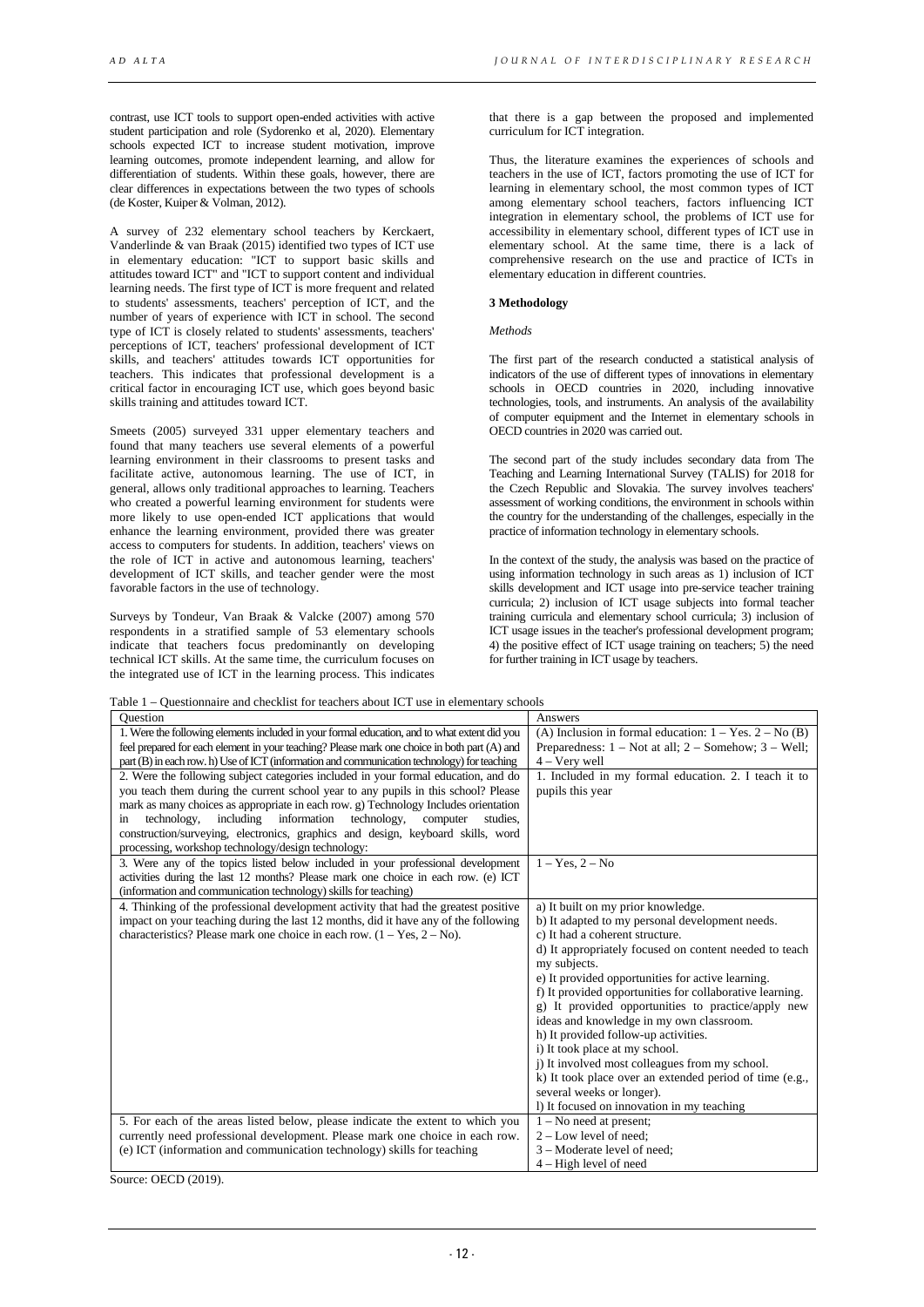Table 2 shows the distribution of surveyed Czech and Slovak elementary school teachers by gender. 66.7% of the respondents are Czech Republic teachers, 33.3% are Slovakian teachers. 75.4% of the respondents were female teachers, and 24.6% were male teachers.

Table 2 – Surveyed the Czech Republic and Slovakia elementary school teachers by gender

|                    | Frequency    | $\frac{0}{0}$ |
|--------------------|--------------|---------------|
| The Czech Republic | 6039         | 66,7          |
| Slovak Republic    | 3015         | 33.3          |
| Total              | 9054         | 100,0         |
|                    | $Gender - T$ |               |
| Female             | 6823         | 75,4          |
| Male               | 2231         | 24,6          |
| Total              | 9054         | 100.0         |

Source: calculated by the author based on OECD (2019).

## **4 Results**

In the innovative pedagogical practices of teachers in OECD countries, the introduction of technology and digital tools for teaching elementary school students is the least common type of innovation, as innovative teaching methods, new knowledge, services, or products predominate (Table 3). Within OECD countries, there is virtually no difference in the adoption of innovative technologies in pedagogical practice: the standard deviation is 1.9%. The percentage of students learning in highly innovative workplaces and playing a role in introducing innovation is 28.6%; the percentage of students playing a role in introducing innovation is 32.7% with a standard deviation of 1.7%; overall, the percentage of students working in highly innovative workplaces and playing a role in introducing innovation is 15.7% in 2020.

|  |  | Table 3 - Innovation in elementary education in OECD countries (mean) in 2020 by type |  |
|--|--|---------------------------------------------------------------------------------------|--|
|--|--|---------------------------------------------------------------------------------------|--|

| Fabic $\beta$ – Hillovation in ciclicitually culcation in OECD countries (fileall) in 2020 by type |      |                                                                          |      |                                                                            |                                                                                                                       |                |  |  |  |
|----------------------------------------------------------------------------------------------------|------|--------------------------------------------------------------------------|------|----------------------------------------------------------------------------|-----------------------------------------------------------------------------------------------------------------------|----------------|--|--|--|
| Innovation type                                                                                    |      | Percentage of pupils working in<br>highly innovative workplaces,<br>2020 |      | Percentage of pupils who play<br>a role in introducing<br>innovation, 2020 | Percentage of pupils working in highly<br>innovative workplaces and playing a<br>role in introducing innovation, 2020 |                |  |  |  |
|                                                                                                    | Mean | Standard error                                                           | Mean | Standard error                                                             | Mean                                                                                                                  | Standard error |  |  |  |
| Innovation type:<br>Knowledge or methods                                                           | 56,5 | $-2,5$                                                                   | 68.5 | $-2,0$                                                                     | 45,2                                                                                                                  | $-2,3$         |  |  |  |
| Innovation type:<br>Products or services                                                           | 36,8 | $-2,4$                                                                   | 42,3 | $-2,0$                                                                     | 24,6                                                                                                                  | $-1,8$         |  |  |  |
| Innovation type:<br>Technology, tools or<br>instruments                                            | 28.6 | $-1,9$                                                                   | 32,7 | $-1,7$                                                                     | 15,7                                                                                                                  | $-1,3$         |  |  |  |
| Across three types of<br>innovation                                                                | 17,0 | $-1,8$                                                                   | 23,7 | $-1,7$                                                                     | 8,6                                                                                                                   | $-1,2$         |  |  |  |
| At least one type of<br>innovation                                                                 | 65.4 | $-2,5$                                                                   | 73,0 | $-1,8$                                                                     | 54,8                                                                                                                  | $-2,1$         |  |  |  |

Source: OECD (2021a).

The average percentage of pupils with computers available for use in the first year was 56-57% for math, reading, and other elementary school subjects. The percentage of pupils with Internet access in the classroom in the first year is slightly lower

than 49-53%, depending on the subject of elementary school (Table 4). In the final year, the figures increase, being 56-60% and 54-58%, respectively.

Table 4 – Innovation in the availability of computers and the internet in the classroom in the 4-th grade in elementary education in OECD countries (mean) in 2020

|          |                                                                                        | Initial year in percentage |          |         | Final year in percentage |          |         | Change in percentage<br>points |          |         |
|----------|----------------------------------------------------------------------------------------|----------------------------|----------|---------|--------------------------|----------|---------|--------------------------------|----------|---------|
| Measure  | Indicator                                                                              | Mathematics                | Sciences | Reading | Mathematics              | Sciences | Reading | Mathematics                    | Sciences | Reading |
| Mean     | Percentage of pupils with<br>computers available to use and<br>change over time        | 55,909                     | 57,142   | 56,525  | 56,605                   | 60,065   | 58,335  | 0,696                          | 2,923    | 1,810   |
|          | Percentage of pupils with<br>Internet access in the classroom<br>and change over time. | 49,158                     | 53,156   | 51,157  | 54,291                   | 58,069   | 56,180  | 5,133                          | 4,913    | 5,023   |
| Standard | Percentage of pupils with<br>computers available to use and<br>change over time        | 1,061                      | 1,059    | 1,060   | 0,959                    | 1,061    | 1,010   | 1,430                          | 1,499    | 1,464   |
| error    | Percentage of pupils with<br>Internet access in the classroom<br>and change over time. | 1,111                      | 1,071    | 1,091   | 0,946                    | 1,060    | 1,003   | 1,459                          | 1,507    | 1,483   |

Source: OECD (2021b).

There are virtually no differences between OECD countries in the percentage of pupils with computers available for use and with Internet access, as evidenced by a standard deviation of 1- 1.1%.

Compared to Slovakia, in the Czech Republic, thematic disciplines related to technology were included in formal teacher education programs only 45% of the time (orientation in technology, including information technology, computer

research, construction/geodesign, electronics, graphics and design, keyboarding skills, word processing, professional technology/design). In Slovakia, teachers claim the inclusion of technology-related disciplines 63% of the time. At the same time, among Czech teachers, 3% consider unprepared to teach the use of technology in school, 60% claim an average level of preparation, 83% claim a high level, and 89% claim a very high level. In Slovakia, the distribution of responses by the level of preparation is 7%, 64%, 91%, and 95%, respectively.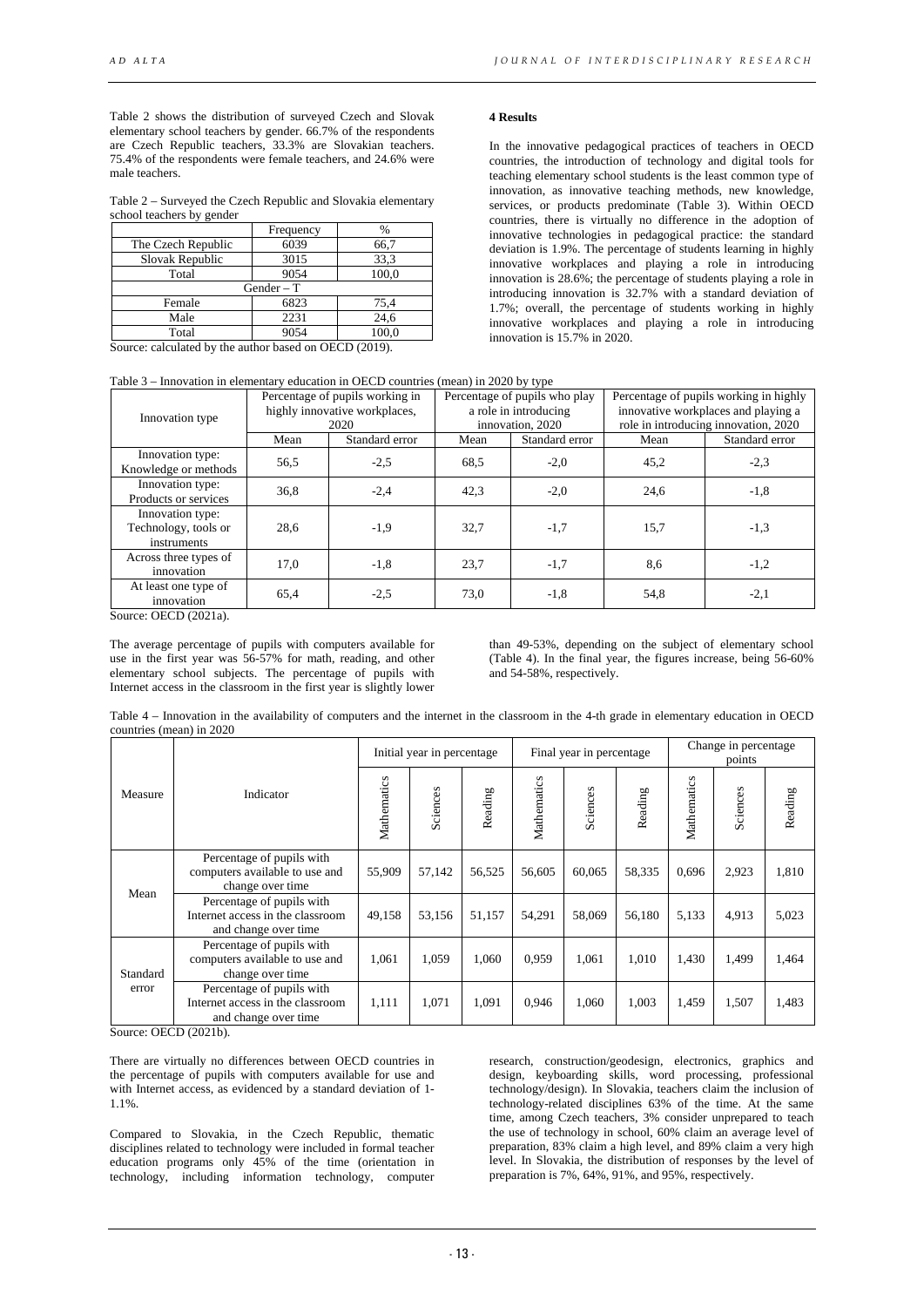| Prep. for tch. elements Use of ICT for teaching |                |                 | Elements in form. educ. Use of<br>ICT for teaching | Elements in form, educ. Use of<br>ICT for teaching |        | Total |      |
|-------------------------------------------------|----------------|-----------------|----------------------------------------------------|----------------------------------------------------|--------|-------|------|
|                                                 |                |                 | Yes                                                | N <sub>0</sub>                                     | Yes, % | No. % |      |
| Not at                                          | Country ID -   | Czech Republic  | 66                                                 | 2202                                               | 3%     | 97%   | 2268 |
| all                                             | Numeric Code   | Slovak Republic | 45                                                 | 611                                                | 7%     | 93%   | 656  |
|                                                 |                | Total           | 111                                                | 2813                                               | 4%     | 96%   | 2924 |
| Somew                                           | Country ID -   | Czech Republic  | 1103                                               | 732                                                | 60%    | 40%   | 1835 |
| hat                                             | Numeric Code   | Slovak Republic | 562                                                | 313                                                | 64%    | 36%   | 875  |
|                                                 |                | Total           | 1665                                               | 1045                                               | 61%    | 39%   | 2710 |
|                                                 | Country ID -   | Czech Republic  | 963                                                | 195                                                | 83%    | 17%   | 1158 |
| Well                                            | Numeric Code   | Slovak Republic | 793                                                | 80                                                 | 91%    | 9%    | 873  |
|                                                 |                | Total           |                                                    | 275                                                | 86%    | 14%   | 2031 |
|                                                 | Country ID -   | Czech Republic  | 445                                                | 54                                                 | 89%    | 11%   | 499  |
| Very                                            | Numeric Code   | Slovak Republic | 373                                                | 21                                                 | 95%    | 5%    | 394  |
| well                                            |                | Total           | 818                                                | 75                                                 | 92%    | 8%    | 893  |
|                                                 | Country $ID -$ | Czech Republic  | 2577                                               | 3183                                               | 45%    | 55%   | 5760 |
| Total                                           | Numeric Code   | Slovak Republic | 1773                                               | 1025                                               | 63%    | 37%   | 2798 |
|                                                 |                | Total           | 4350                                               | 4208                                               | 51%    | 49%   | 8558 |

Table 5 – Combinational table: Country ID – Numeric Code \* Elements in form. educ. Use of ICT for teaching \* Prep. for tch. elements Use of ICT for teaching

Source: calculated by the author based on OECD (2019).

Overall, 27% of teachers in both countries were trained in technology-based education, while 74% were not trained in technology-based subjects. In the Czech Republic, the training rate was 26%, and in Slovakia, it was 28%. Among those who

were trained, in the Czech Republic 64% indicated that they teach subjects for the use of technology, 36% – do not teach. In Slovakia, the figures were 54% and 46% respectively (Table 6).

Table 6 – Combinational table: Country ID – Numeric Code \* Subject cat. inc. in form. educ. and train Technology \* Subjects taught in current school year Technology

| Subjects taught in current school year Technology |                |                 |               | Subject cat. inc in form.educ. and<br>train Technology | Subject cat. inc in form.educ.<br>and train Technology | Total   |      |
|---------------------------------------------------|----------------|-----------------|---------------|--------------------------------------------------------|--------------------------------------------------------|---------|------|
|                                                   |                |                 | Checked (Yes) | Not checked (No)                                       | Yes, %                                                 | No. $%$ |      |
|                                                   | Country $ID -$ | Czech Republic  | 543           | 309                                                    | 64%                                                    | 36%     | 852  |
| Checked<br>(Yes)                                  | Numeric Code   | Slovak Republic | 225           | 194                                                    | 54%                                                    | 46%     | 419  |
|                                                   |                | Total           | 768           | 503                                                    | 60%                                                    | 40%     | 1271 |
| <b>Not</b>                                        | Country $ID -$ | Czech Republic  | 981           | 4140                                                   | 19%                                                    | 81%     | 5121 |
| checked                                           | Numeric Code   | Slovak Republic | 623           | 1934                                                   | 24%                                                    | 76%     | 2557 |
| (N <sub>0</sub> )                                 |                | Total           | 1604          | 6074                                                   | 21%                                                    | 79%     | 7678 |
|                                                   | Country $ID -$ | Czech Republic  | 1524          | 4449                                                   | 26%                                                    | 74%     | 5973 |
| Total                                             | Numeric Code   | Slovak Republic | 848           | 2128                                                   | 28%                                                    | 72%     | 2976 |
|                                                   |                | Total           | 2372          | 6577                                                   | 27%                                                    | 73%     | 8949 |

Source: calculated by the author based on OECD (2019).

In the Czech Republic, 43% of teachers claimed to include ICT skills for student learning in their professional development programs, while in Slovakia it was 60%. On the other hand, 57% of teachers in the Czech Republic and 40% of teachers in Slovakia did not include such subjects.

Table 7 – Combinational table: Country ID – Numeric Code \* Areas prof.dev. ICT skills for teaching

|                      |                    |                                     | Areas<br>prof.dev.<br><b>ICT</b> skills<br>for teaching | Total                                                                    | Areas<br>prof.dev.<br><b>ICT</b> skills<br>for<br>teaching |          |
|----------------------|--------------------|-------------------------------------|---------------------------------------------------------|--------------------------------------------------------------------------|------------------------------------------------------------|----------|
|                      |                    | Yes                                 | No                                                      |                                                                          | Yes,<br>$\%$                                               | No,<br>% |
| Country<br>$ID -$    | Czech<br>Republic  | 2471                                | 3341                                                    | 5812                                                                     | 43                                                         | 57       |
| Numeric<br>Code      | Slovak<br>Republic | 1647                                | 1092                                                    | 2739                                                                     | 60                                                         | 40       |
| Total<br>$\sim$<br>. |                    | 4118<br>$\sim$<br>$\sim$ 100 $\sim$ | 4433<br>. .                                             | 8551<br>$\alpha$ m $\alpha$ $\alpha$ $\alpha$ $\alpha$ $\alpha$ $\alpha$ | 48                                                         | 52       |

Source: calculated by the author based on OECD (2019).

Among Czech and Slovak teachers who have undergone professional development to develop ICT skills, more claim positive effects such as supplementing prior knowledge, adapting to personal development needs, holistic structure, reinforcement of subject content teaching in the school by the teacher, active learning, using new ideas and knowledge in the classroom, introducing different activities into learning, focusing on innovative teaching practices.

|                    |  | Table $8$ – Type of impact of the professional development        |  |  |  |
|--------------------|--|-------------------------------------------------------------------|--|--|--|
|                    |  | activity that had the greatest positive impact on teaching during |  |  |  |
| the last 12 months |  |                                                                   |  |  |  |

| ше там. т. япониту                                                                                   |      |      |     |     |
|------------------------------------------------------------------------------------------------------|------|------|-----|-----|
| Type of impact                                                                                       | Yes  | No   | Yes | No  |
| a) It built on my prior knowledge.                                                                   | 3105 | 366  | 89% | 11% |
| b) It adapted to my personal<br>development needs.                                                   | 2382 | 1078 | 69% | 31% |
| c) It had a coherent structure.                                                                      | 2692 | 765  | 78% | 22% |
| d) It appropriately focused<br>$_{\rm on}$<br>content needed to<br>teach<br>my<br>subjects.          | 2778 | 684  | 80% | 20% |
| e) It provided opportunities for<br>active learning.                                                 | 2719 | 746  | 78% | 22% |
| f) It provided opportunities for<br>collaborative learning.                                          | 1649 | 1799 | 48% | 52% |
| g) It provided opportunities to<br>practice/apply new ideas<br>and<br>knowledge in my own classroom. | 2800 | 663  | 81% | 19% |
| h) It provided follow-up activities.                                                                 | 2522 | 940  | 73% | 27% |
| i) It took place at my school.                                                                       | 1446 | 2018 | 42% | 58% |
| i) It involved most colleagues from<br>my school.                                                    | 1054 | 2410 | 30% | 70% |
| k) It took place over an extended<br>period of time (e.g., several weeks<br>or longer).              | 1078 | 2388 | 31% | 69% |
| I) It focused on innovation in my teaching                                                           | 2583 | 877  | 75% | 25% |
| $0 \t 1 \t 1 \t 11 \t 1 \t 1 \t 1 \t 1 \t 0 \t 0 \t 0 \t 0 \t 0$                                     |      |      |     |     |

Source: calculated by the author based on OECD (2019).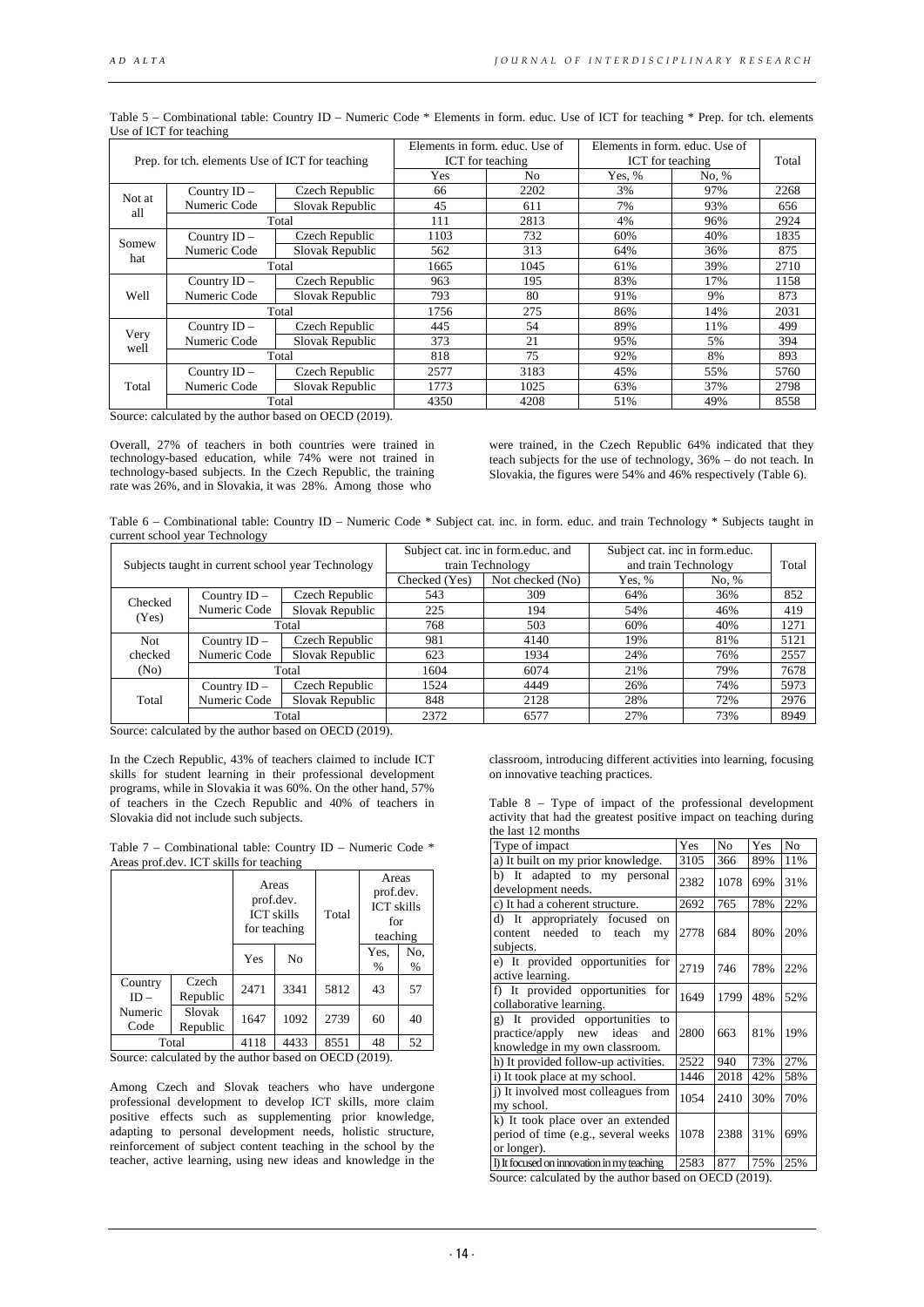Figure 1 provides information about the needs of Czech and Slovak teachers for professional development of ICT skills. Overall, 52% of teachers in the Czech Republic and 61% of teachers in Slovakia reported such a need.



Figure 1 – Need for professional development of teacher's ICT skills in the Czech Republic and Slovakia

Source: calculated by the author based on OECD (2019).

#### **5 Discussion**

The results of this study correlate with the findings of other authors on the need for ongoing teacher training and opportunities to develop teachers' ICT skills (Kırkgöz, 2008a; 2008b). Accordingly, there is a need to develop specific incentives, support, and capacity to increase teachers' motivation to improve the level and quality of ICT use in classrooms (Uluyol & Şahin, 2016). As revealed in this work, 48% of Czech teachers and 39% of Slovak teachers do not see the need for professional development of ICT skills, which requires motivation and encouragement.

While in the study of Vanderlinde, Aesaert & van Braak (2014) we saw a widespread teachers' use of technology in the learning environment, in this one we found that only 15.7% of elementary students in the countries learn in an environment where teachers use technology. We also found differences in the level of professional preparation when teachers receive a formal education, the level of use of ICT in student learning, and the level of need for professional development of ICT skills. As shown in Vanderlinde, Aesaert & van Braak (2014) 14% of the difference in teachers' use of ICT is due to differences between schools. Additional reasons for the differences are professional development experience in the use of ICT and competencies acquired during teachers' education. It is also worth considering the individual differences of teachers, in particular competencies in ICT use, and differences between the schools in which teachers work.

This study shows no significant differentiation in the use of technology across countries in the education of elementary school students. As Atman Uslu & Usluel (2019) show, this may be due to similar school environments, particularly similar levels of access, technical support, and professional development support for teachers. Selwyn & Bullon (2000) found a difference in students' access to ICT outside of school. We also found that the adoption of technology and digital tools for teaching elementary school students is the least common type of innovation (28% and 32% of students learn in an innovative environment). This points to the problematic use of ICT for its availability in the elementary grades and the need for meaningful, regular access to technology in school for all children.

This research also confirms the effectiveness of professional development of teachers' ICT skills, is to promote active learning. These findings are contained in de Koster, Kuiper & Volman (2012). This means that ICT promotes innovative ways of teaching students, supporting open-ended activities with active student participation and role (de Koster, Kuiper & Volman, 2012).

## **6 Conclusion**

In the innovative pedagogical practices of OECD teachers, the introduction of technology and digital tools for teaching elementary school students is the least common type of

innovation. Overall, the percentage of elementary students working in highly innovative workplaces and playing a role in introducing innovation is 15.7% in 2020. Within OECD countries, there is virtually no difference in the adoption of innovative technologies in pedagogical practice.

The average percentage of pupils with computers available for use in the first year of school was 56-57%, while the percentage of pupils with Internet access in the classroom in the first year was slightly lower – 49-53%, depending on the subject of the elementary school.

In the Czech Republic and Slovakia, technology-related subjects were included in formal teacher education 45% and 63%, respectively. At the same time, among Czech teachers, 3.0% considered unprepared to teach the use of technology in school, 60% claimed an average level of preparation, 83% claimed a high level, and 89% claimed a very high level. In Slovakia, the distribution of responses by the level of preparation is 7%, 64%, 91%, and 95%, respectively. In the Czech Republic, the rate of formal ICT training was 26%, while in Slovakia it was 28%. Among those trained, in the Czech Republic, 64% said they taught disciplines to teach the use of technology, while 36% said they did not. In Slovakia, the figures were 54% and 46%, respectively. In the Czech Republic, 43% of teachers say they include ICT skills subjects in their professional development programs to teach students, compared to 60% in Slovakia. Among Czech and Slovak teachers who had undergone professional development for ICT skills development, more claimed positive effects such as supplementing prior knowledge, adapting to personal development needs, holistic structure, reinforcement of subject content in school by the teacher, active learning, using new ideas and knowledge in the classroom, introduction of different activities in teaching, focus on innovative teaching practices.

#### **Literature:**

1. Atman Uslu, N., & Usluel, Y. K. (2019). Predicting technology integration based on a conceptual framework for ICT use in education. Technology, Pedagogy and Education, 28(5), 517-531.

2. Chalkiadaki, A. (2018). A systematic literature review of 21st century skills and competencies in elementary education. International Journal of Instruction, 11(3), 1-16.

3. de Koster, S., Kuiper, E., & Volman, M. (2012). Concept‐guided development of ICT use in 'traditional' and 'innovative' elementary schools: what types of ICT use do schools develop?. Journal of Computer Assisted Learning, 28(5), 454-464.

4. Kerckaert, S., Vanderlinde, R., & van Braak, J. (2015). The role of ICT in early childhood education: Scale development and research on ICT use and influencing factors. European Early Childhood Education Research Journal, 23(2), 183-199.

5. Kırkgöz, Y. (2008a). A case study of teachers' implementation of curriculum innovation in English language teaching in Turkish elementary education. Teaching and teacher education, 24(7), 1859-1875. https://doi.org/10.1016/j.tate.20 08.02.007

6. Kırkgöz, Y. (2008b). Curriculum innovation in Turkish elementary education. Asilacific Journal of Teacher Education, 36(4), 309-322.

7. OECD (2019), TALIS 2018 Results (Volume I): Teachers and School Leaders as Lifelong Learners, TALIS, OECD Publishing, Paris, https://doi.org/10.1787/1d0bc92a-en.

8. OECD (2021a). Part 1 – Comparing innovation in education with other sectors: Data by level of education. https://stats.oe cd.org/#

9. OECD (2021b). Part 2 – Innovation as change in classrooms and schools. https://stats.oecd.org/#

10. Sein-Echaluce, M. L., Fidalgo-Blanco, Á., & Alves, G. (2017). Technology behaviors in education innovation (No. ART-2017-98966).

11. Selwyn, N., & Bullon, K. (2000). Elementary school children's use of ICT. British Journal of Educational Technology, 31(4), 321-332.